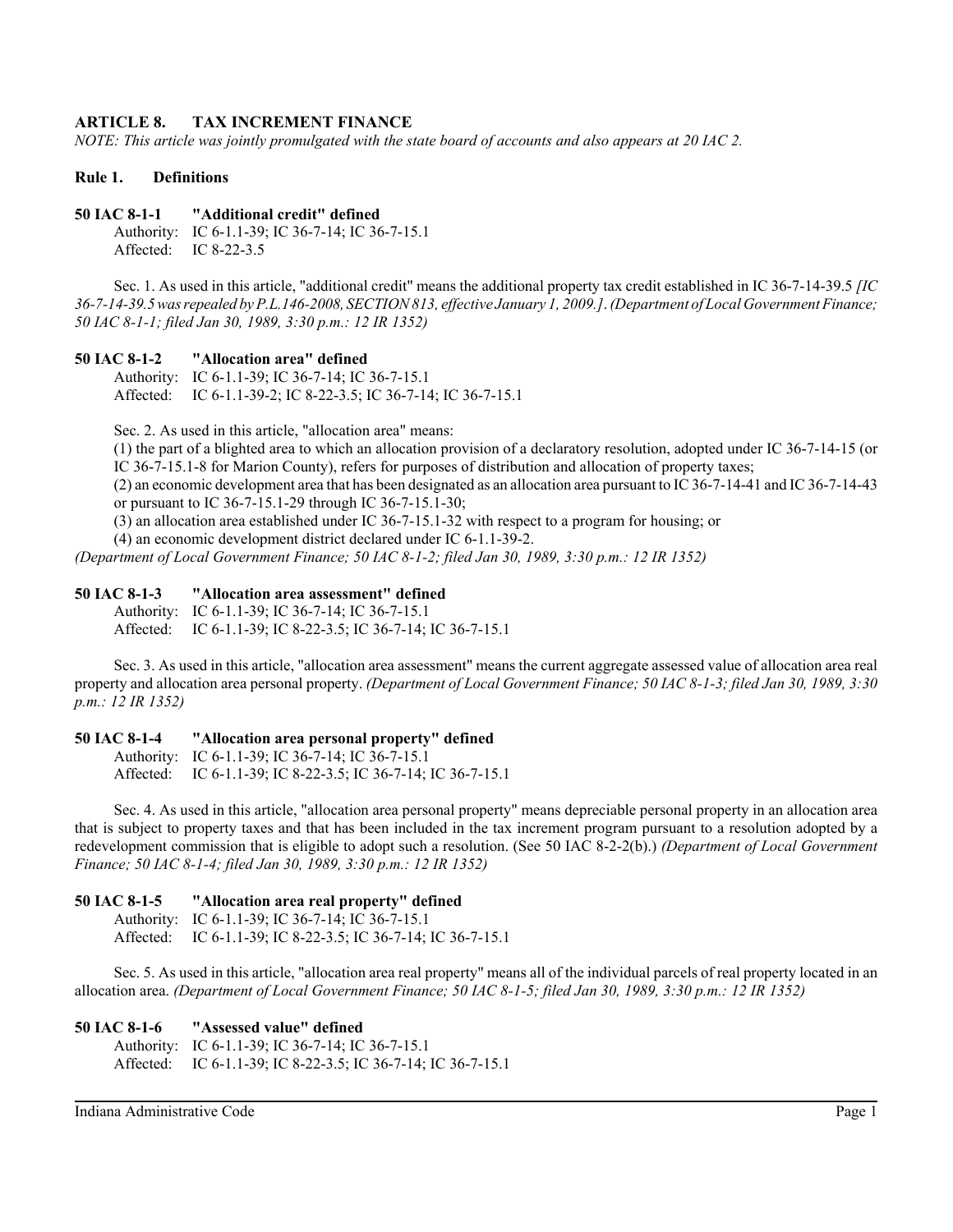Sec. 6. As used in this article, "assessed value" or "assessed valuation" means net assessed value unless otherwise specified. *(Department of Local Government Finance; 50 IAC 8-1-6; filed Jan 30, 1989, 3:30 p.m.: 12 IR 1352)*

#### **50 IAC 8-1-7 "Base assessment" defined**

| Authority: IC 6-1.1-39; IC 36-7-14; IC 36-7-15.1 |
|--------------------------------------------------|
| Affected: IC 8-22-3.5; IC 36-7-15.1-32           |

Sec. 7. As used in this article, "base assessment" means the aggregate assessed valuation of all allocation area real property and allocation area personal property as of the base assessment date. However, the "base assessment" in an allocation area established under IC 36-7-15.1-32 with respect to a program for housing does not include the assessed value of real property improvements as of the base assessment date. However, if the effective date of the allocation provision of a declaratory ordinance is after March 1, 1985, and before January 1, 1986, and if an improvement to property was partially completed on March 1, 1985, the unit may provide in the declaratory ordinance that the taxes attributable to the assessed value of the property as finally determined for March 1, 1984, shall be allocated to and, when collected, paid into the funds of the respective taxing units. *(Department of Local Government Finance; 50 IAC 8-1-7; filed Jan 30, 1989, 3:30 p.m.: 12 IR 1352)*

### **50 IAC 8-1-8 "Base assessment date" defined**

Authority: IC 6-1.1-39; IC 36-7-14; IC 36-7-15.1 Affected: IC 6-1.1-39; IC 8-22-3.5; IC 36-7-14; IC 36-7-15.1

Sec. 8. As used in this article, "base assessment date" means the March 1 that immediately precedes the effective date of a declaratory resolution by the redevelopment commission that either establishes an allocation area or adds new area to an existing allocation area. (If the effective date is March 1, the immediately preceding March 1 is the base assessment date.) *(Department of Local Government Finance; 50 IAC 8-1-8; filed Jan 30, 1989, 3:30 p.m.: 12 IR 1352)*

### **50 IAC 8-1-9 "Blighted" defined**

Authority: IC 36-7-14; IC 36-7-15.1 Affected: IC 8-22-3.5; IC 36-7-14; IC 36-7-15.1

Sec. 9. As used in this article, "blighted" means with respect to units subject to IC 36-7-14 "blighted" and with respect to units subject to IC 36-7-15.1 "blighted, deteriorated, or deteriorating." *(Department of Local Government Finance; 50 IAC 8-1-9; filed Jan 30, 1989, 3:30 p.m.: 12 IR 1353)*

### **50 IAC 8-1-10 "Captured assessment" defined**

```
Authority: IC 6-1.1-39; IC 36-7-14; IC 36-7-15.1
Affected: IC 6-1.1-39; IC 8-22-3.5; IC 36-7-14; IC 36-7-15.1
```
Sec. 10. As used in this article, "captured assessment" means the amount of allocation area assessment used to calculate the tax increment. *(Department of Local Government Finance; 50 IAC 8-1-10; filed Jan 30, 1989, 3:30 p.m.: 12 IR 1353)*

### **50 IAC 8-1-11 "Captured assessment individual component" defined**

Authority: IC 6-1.1-39; IC 36-7-14; IC 36-7-15.1 Affected: IC 6-1.1-39; IC 8-22-3.5; IC 36-7-14; IC 36-7-15.1

Sec. 11. As used in this article, "captured assessment individual component" means, with respect to a parcel of allocation area real property or a return of allocation area personal property, the component of assessed valuation that, when aggregated with all other captured assessment individual components, constitutes the captured assessment. *(Department of Local Government Finance; 50 IAC 8-1-11; filed Jan 30, 1989, 3:30 p.m.: 12 IR 1353)*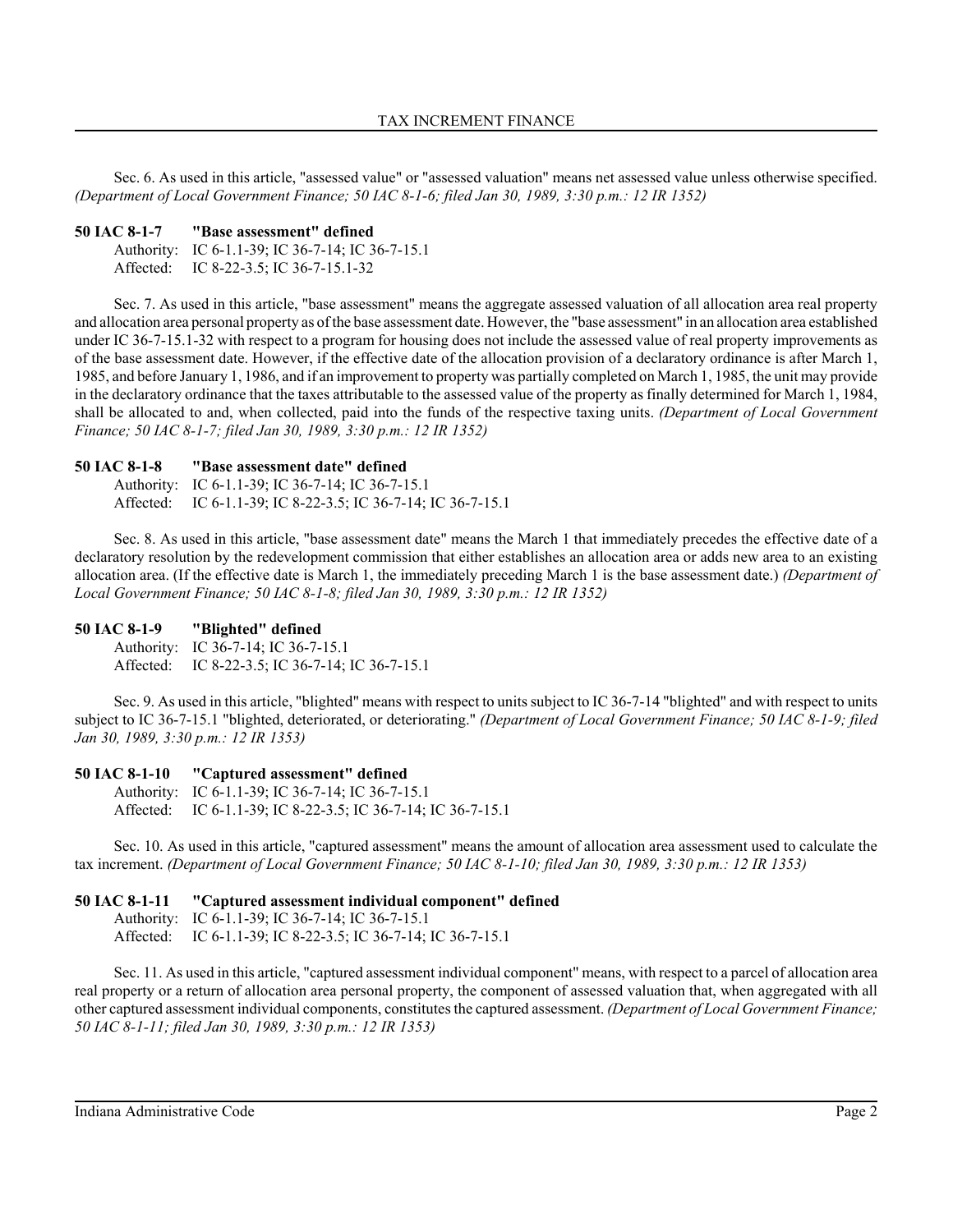### **50 IAC 8-1-12 "Current base assessment" defined**

Authority: IC 6-1.1-39; IC 36-7-14; IC 36-7-15.1 Affected: IC 6-1.1-39; IC 8-22-3.5; IC 36-7-14; IC 36-7-15.1

Sec. 12. As used in this article, "current base assessment" means the base assessment plus the uncaptured assessment. The amount of this assessed value is used in the calculation of a tax rate by each taxing unit in which the allocation area is located. *(Department of Local Government Finance; 50 IAC 8-1-12; filed Jan 30, 1989, 3:30 p.m.: 12 IR 1353)*

### **50 IAC 8-1-13 "Current base assessment individual component" defined**

Authority: IC 6-1.1-39; IC 36-7-14; IC 36-7-15.1 Affected: IC 6-1.1-39; IC 8-22-3.5; IC 36-7-14; IC 36-7-15.1

Sec. 13. As used in this article, "current base assessment individual component" means, with respect to a parcel of allocation area real property or a return of allocation area personal property, the component of assessed value that, when aggregated with all other current base assessment individual components, constitutes the current base assessment. *(Department of Local Government Finance; 50 IAC 8-1-13; filed Jan 30, 1989, 3:30 p.m.: 12 IR 1353)*

### **50 IAC 8-1-14 "Housing program credit" defined**

Authority: IC 36-7-15.1-35 Affected: IC 8-22-3.5; IC 36-7-15.1-35

Sec. 14. As used in this article, "housing program credit" means the credit established under IC 36-7-15.1-35 with respect to a program for housing. *(Department of Local Government Finance; 50 IAC 8-1-14; filed Jan 30, 1989, 3:30 p.m.: 12 IR 1353)*

**50 IAC 8-1-15 "Original base assessment individual real property component" defined** Authority: IC 6-1.1-39; IC 36-7-14; IC 36-7-15.1 Affected: IC 6-1.1-39; IC 8-22-3.5; IC 36-7-14; IC 36-7-15.1

Sec. 15. As used in this article, "original base assessment individual real property component" means, with respect to a parcel of allocation area real property, a component of assessed value that is no greater than the assessed value of the parcel as of the base assessment date. If the assessed value of the parcel in a later year is the same as or greater than its assessed value as of the base assessment date, the component in the later year equals the assessed value of the parcel as of the base assessment date. If the assessed value of the parcel in a later year is less than its assessed value as of the base assessment date, the component in the later year equals the actual assessed value of the parcel as of the assessment date of that later year. *(Department of Local Government Finance; 50 IAC 8-1-15; filed Jan 30, 1989, 3:30 p.m.: 12 IR 1353)*

# **50 IAC 8-1-16 "Potential captured assessment" defined**

Authority: IC 6-1.1-39; IC 36-7-14; IC 36-7-15.1

Affected: IC 6-1.1-39; IC 8-22-3.5; IC 36-7-14; IC 36-7-15.1

Sec. 16. As used in this article, "potential captured assessment" means the amount by which the allocation area assessment exceeds the base assessment. *(Department of Local Government Finance; 50 IAC 8-1-16; filed Jan 30, 1989, 3:30 p.m.: 12 IR 1353)*

# **50 IAC 8-1-17 "Potential captured assessment individual component" defined**

Authority: IC 6-1.1-39; IC 36-7-14; IC 36-7-15.1 Affected: IC 6-1.1-39; IC 8-22-3.5; IC 36-7-14; IC 36-7-15.1

Sec. 17. As used in this article, "potential captured assessment individual component" means, with respect to a parcel of allocation area real property or a return of allocation area personal property, the component of assessed valuation that, when aggregated with all other potential captured assessment individual components, constitutes the potential captured assessment. *(Department of Local Government Finance; 50 IAC 8-1-17; filed Jan 30, 1989, 3:30 p.m.: 12 IR 1353)*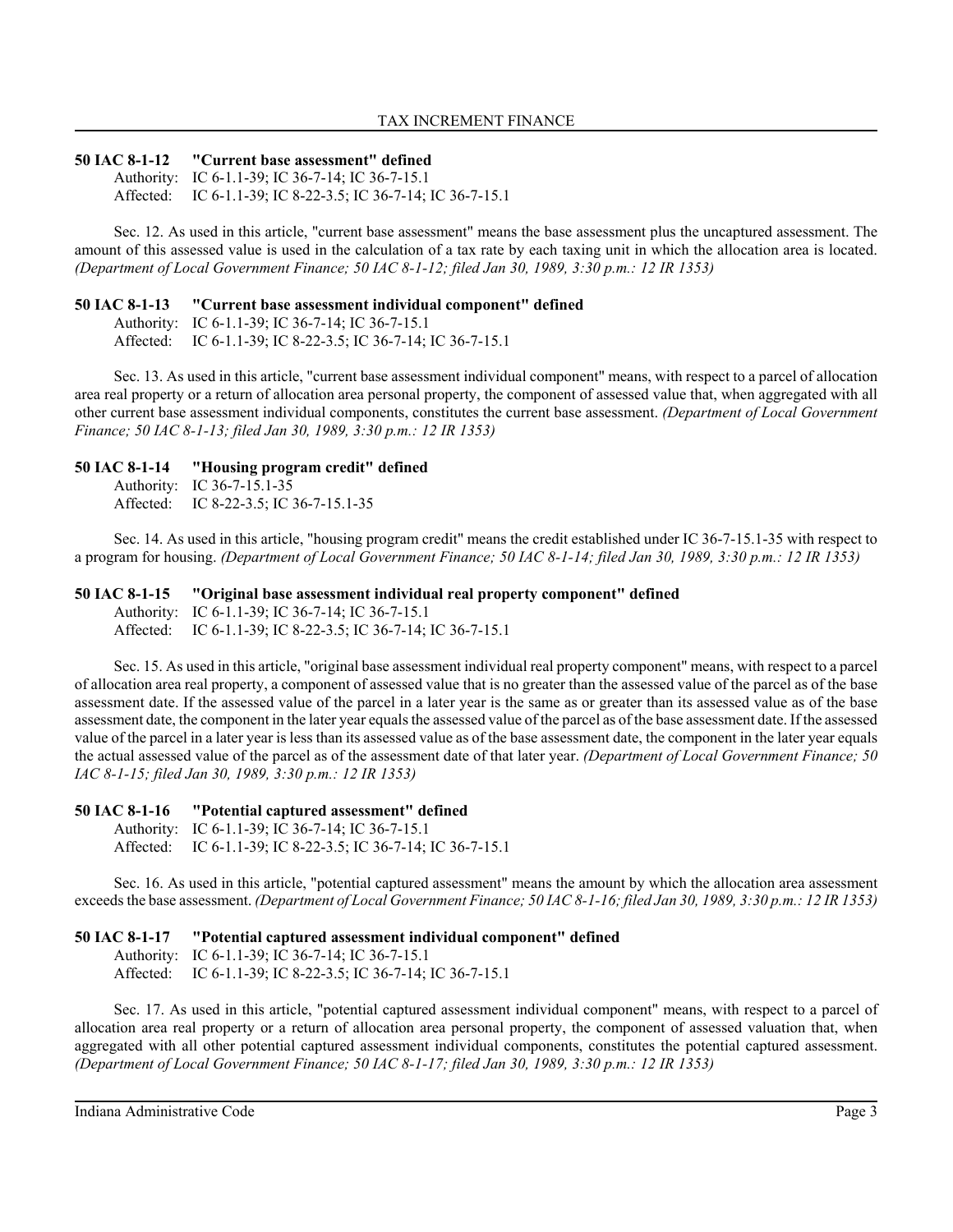### **50 IAC 8-1-18 "PTR credit" defined**

Authority: IC 6-1.1-39; IC 36-7-14; IC 36-7-15.1 Affected: IC 8-22-3.5

Sec. 18. "PTR credit" means the property tax replacement credit provided under IC 6-1.1-21 *[IC 6-1.1-21 was repealed by P.L.146-2008, SECTION 813, effective January 1, 2009.]*. *(Department of Local Government Finance; 50 IAC 8-1-18; filed Jan 30, 1989, 3:30 p.m.: 12 IR 1354)*

### **50 IAC 8-1-19 "Redevelopment commission" defined**

Authority: IC 6-1.1-39; IC 36-7-14; IC 36-7-15.1 Affected: IC 6-1.1-39-2; IC 8-22-3.5; IC 36-3-4-23; IC 36-7-14-6.1

Sec. 19. As used in this article, "redevelopment commission" means a redevelopment commission appointed under IC 36-7-14- 6.1, a metropolitan development commission acting as the redevelopment commission of a consolidated city subject to IC 36-3-4-23, or a fiscal body of a unit that declares an economic development district under IC 6-1.1-39-2. The term redevelopment commission refers to all of these entities unless the context indicates otherwise. *(Department of Local Government Finance; 50 IAC 8-1-19; filed Jan 30, 1989, 3:30 p.m.: 12 IR 1354)*

### **50 IAC 8-1-20 "Tax increment" defined**

Authority: IC 6-1.1-39; IC 36-7-14; IC 36-7-15.1 Affected: IC 6-1.1-39; IC 8-22-3.5; IC 36-7-14; IC 36-7-15.1

Sec. 20. As used in this article, "tax increment" means the property taxes generated from the captured assessment. *(Department of Local Government Finance; 50 IAC 8-1-20; filed Jan 30, 1989, 3:30 p.m.: 12 IR 1354)*

### **50 IAC 8-1-21 "Uncaptured assessment" defined**

Authority: IC 6-1.1-39; IC 36-7-14; IC 36-7-15.1 Affected: IC 6-1.1-39; IC 8-22-3.5; IC 36-7-14; IC 36-7-15.1

Sec. 21. As used in this article, "uncaptured assessment" means the amount of potential captured assessment which the redevelopment commission does not use to generate tax increment. *(Department of Local Government Finance; 50 IAC 8-1-21; filed Jan 30, 1989, 3:30 p.m.: 12 IR 1354)*

# **Rule 2. Determination and Use of Tax Increment**

### **50 IAC 8-2-1 Summary of rule**

Authority: IC 6-1.1-39; IC 36-7-14; IC 36-7-15.1 Affected: IC 6-1.1-39; IC 8-22-3.5; IC 36-7-14; IC 36-7-15.1

Sec. 1. This rule applies to the establishment of allocation areas by redevelopment commissions and to the generation and use of tax increment in those areas. The following subject areas will be addressed by these rules:

(1) Section 2 of this rule addresses the designation of the geographical boundaries of an allocation area by the redevelopment commission, the findings that must be made before an allocation area is designated, and the determination whether the program includes allocation area personal property.

(2) Section 3 of this rule addresses the effect on the base assessment of a change of the size of an allocation area or a change of the base assessment date.

(3) Section 4 of this rule addresses the calculation of the potential captured assessment and the captured assessment.

(4) Section 5 of this rule addresses the application of the property tax rate of each taxing unit to the assessed valuation of the taxing unit both within and without the allocation area.

(5) Section 6 of this rule describes the application of the PTR credit, the additional credit, and the housing program credit.

(6) Sections 7 through 8 of this rule describe the records that the county auditor must keep when there is not, and when there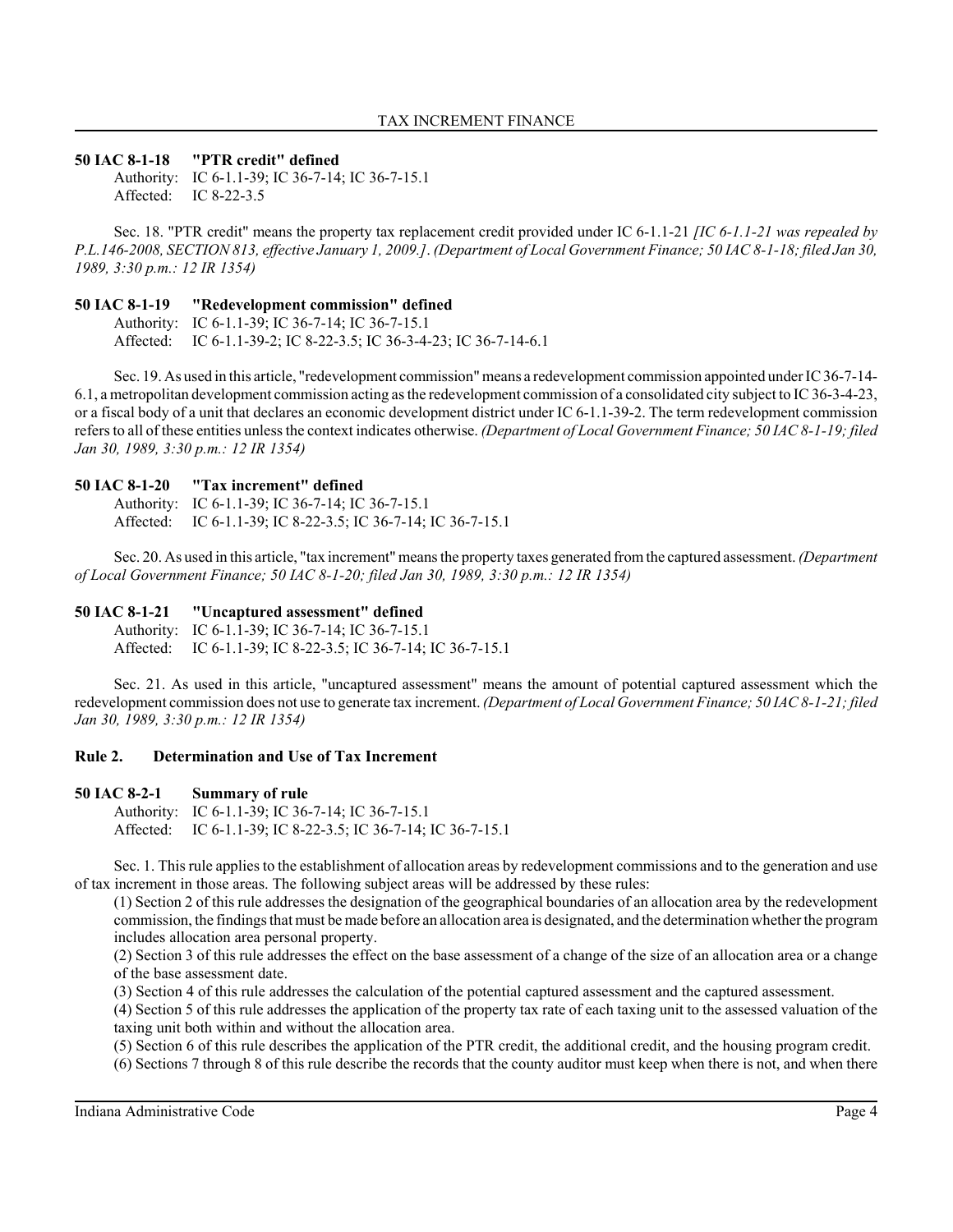is, tax increment.

(7) Sections 9 through 10 of this rule are examples of the apportionment of individual assessments under a program that includes only real property and under a program that includes both real and personal property.

(8) Section 11 *[of this rule]* addresses the method for determining captured assessments when less than the full amount of potential captured assessment is required to generate the needed tax increment.

(9) Section 12 of this rule describes the adjustments that the state board of tax commissioners must make after a general reassessment of real property.

(10) Section 13 of this rule describes the permissible uses of tax increment by the redevelopment commission.

*(Department of Local Government Finance; 50 IAC 8-2-1; filed Jan 30, 1989, 3:30 p.m.: 12 IR 1354)*

#### **50 IAC 8-2-2 Allocation area designation**

Authority: IC 6-1.1-39; IC 36-7-14; IC 36-7-15.1 Affected: IC 6-1.1-39; IC 8-22-3.5; IC 36-7-1-3; IC 36-7-14; IC 36-7-15.1

Sec. 2. (a) A redevelopment commission that designates an allocation area or amends an area declaration must immediately notify the state board of tax commissioners of the designation.

(b) This subsection applies only to redevelopment commissions established under IC 36-7-14 and metropolitan development commissions acting as redevelopment commissions. A redevelopment commission declares an area to be blighted under IC 36-7-14- 15 or IC 36-7-15.1-8 by adopting a resolution. The commission may designate an allocation area in the same resolution. A redevelopment commission may also amend a prior resolution that declared a blighted area to add an allocation area by following the same procedure contained in IC 36-7-14-15 through IC 36-7-14-18 or IC 36-7-15.1-8 through IC 36-7-15.1-11. An allocation area may also be created in an economic development area established under IC 36-7-14-41 or IC 36-7-15.1-29. In order for a redevelopment commission to be eligible to include taxes imposed on allocation area personal property in the tax increment finance program, it must have adopted a resolution before June 1, 1987, to include taxes imposed on depreciable personal property that has a useful life in excess of eight (8) years (personal property reportable on Total Pool 3 line 40 and Total Pool 4 line 55 on Form 103, Long Form). If such a resolution was adopted before that date, the redevelopment commission may adopt a new resolution to include a percentage of taxes imposed on all allocation area personal property in the tax increment finance program. That percentage may not exceed twenty-five percent (25%). If the redevelopment commission fails to adopt a new resolution, then no personal property taxes are included in the program.

(c) This subsection applies only to redevelopment commissions established under IC 36-7-14 and metropolitan development commissions acting as redevelopment commissions. In order to declare a blighted area, the redevelopment commission must find that the area meets the definition in IC 36-7-1-3, that the area has become blighted to an extent that it cannot be corrected by regulatory processes, or by the ordinary operations of private enterprise without resort to the provisions of IC 36-7-14 or IC 36-7- 15.1, and that the public health and welfare will be benefited by the acquisition and redevelopment of the area. The redevelopment commission may declare any part of the blighted area as an allocation area. Given the statutes' use of the term "blighted" and the finding that must be made before a redevelopment commission may adopt a declaratory resolution, the declaration of a blighted area may include only a limited area. In the typical situation, the geographic description uses city streets or similar boundaries to carve out from a political subdivision only that portion that is truly blighted. It is unlikely that the boundaries of the blighted area coincide with those of a city or any other political subdivision.

(d) This subsection applies only to redevelopment commissions established under IC 36-7-14 and metropolitan development commissions acting as redevelopment commissions. In order to implement tax increment finance in an economic development area, the redevelopment commission must find that the area meets the following:

(1) That the plan for the economic development area:

- (A) promotes significant opportunities for the gainful employment of its citizens;
- (B) attracts a major new business enterprise to the unit;
- (C) retains or expands a significant business enterprise existing in the boundaries of the unit; or

(D) meets other purposes of IC 36-7-14-2.5, IC 36-7-14-41, IC 36-7-15.1-28 through IC 36-7-15.1-30.

(2) That the plan for the economic development area cannot be achieved by regulatory processes or by the ordinary operation of private enterprise without resorting to the powers allowed under IC 36-7-14-41, IC 36-7-14-43, IC 36-7-15.1-28 through IC 36-7-15.1-30 because of:

(A) lack of local public improvement;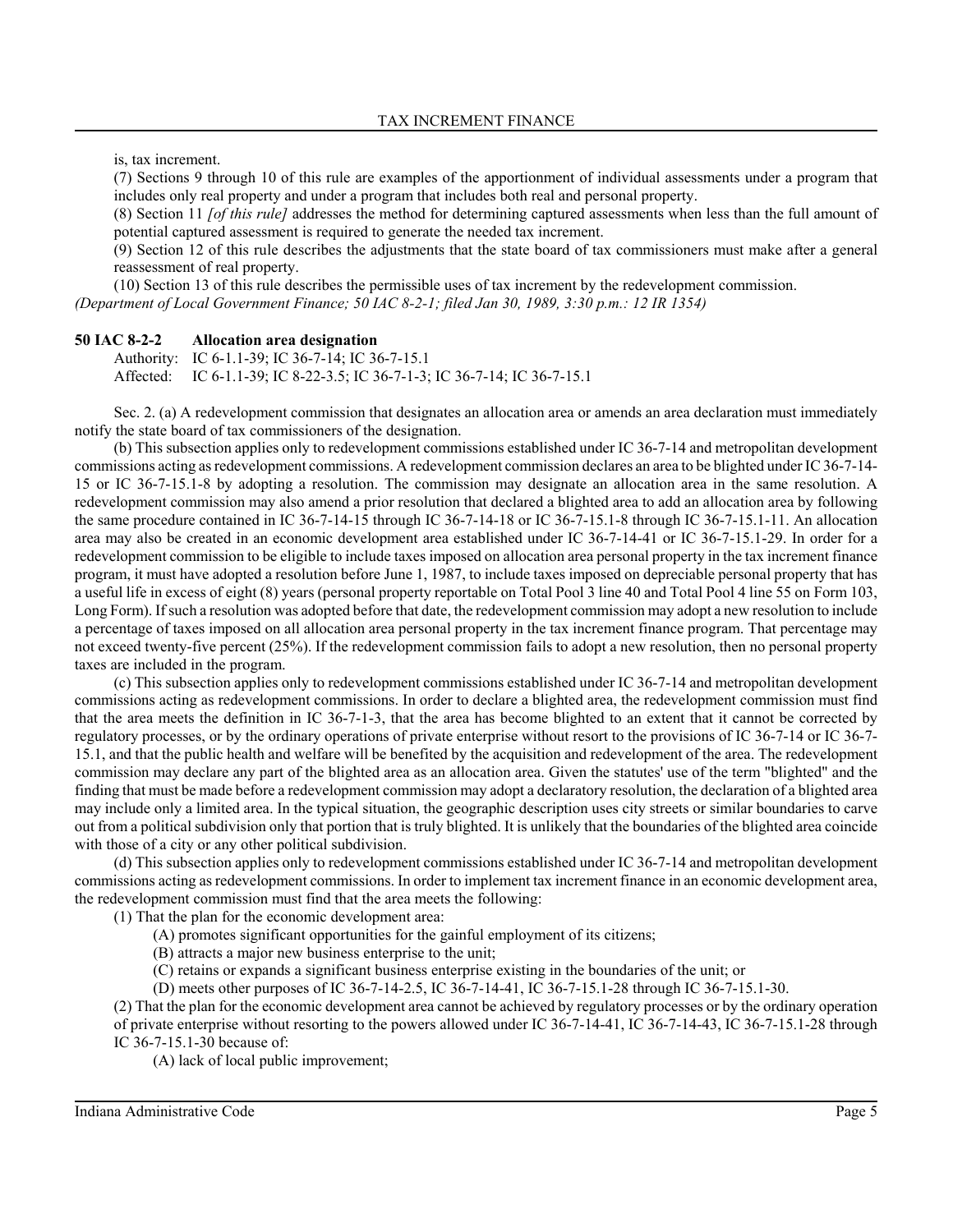TAX INCREMENT FINANCE

(B) existence of improvements or conditions that lower the value of the land below that of nearby land;

(C) multiple ownership of land; or

(D) other similar conditions.

(3) That the public health and welfare will be benefited by accomplishment of the plan for the economic development area. (4) That the accomplishment of the plan for the economic development area will be a public utility and benefit as measured by:

(A) attraction or retention of permanent jobs;

(B) increase in the property tax base;

(C) improved diversity of the economic base; or

(D) other similar public benefits.

(5) That the plan for the economic development area conforms to other development or redevelopment plans for the unit (the comprehensive plan of development in the case of a consolidated city).

(e) This subsection applies only to a metropolitan development commission acting as a redevelopment commission. In order to implement tax increment finance in an allocation area established under IC 36-7-15.1-32 with respect to a program for housing, the commission must find the following:

(1) That the program meets the purposes of IC 36-7-15.1-31.

(2) That the program cannot be accomplished by regulatory processes or by the ordinary operation of private enterprise because of:

(A) lack of public improvements;

(B) existence of improvements or conditions that lower the value of the land below that of nearby land; or

(C) other similar conditions.

(3) That the public health and welfare will be benefited by accomplishment of the program.

(4) That the accomplishment of the program will be of public utility and benefit as measured by:

(A) provision of adequate housing for low and moderate income persons;

(B) increase in the property tax base; or

(C) other similar public benefits.

(5) That at least one-third (1/3) of the parcels in the allocation area established by the program are vacant.

(6) That at least three-fourths (3/4) of the allocation area is used for residential purposes or is planned to be used for residential purposes.

(7) That at least one-third (1/3) of the residential units in the allocation area were constructed before 1941.

(8) That at least one-third (1/3) of the parcels in the allocation area have one (1) or more of the following characteristics:

(A) The dwelling unit on the parcel is not permanently occupied.

(B) The parcel is the subject of a governmental order, issued under a statute or ordinance, requiring the correction of a housing code violation or unsafe building condition.

(C) Two (2) or more property tax payments on the parcel are delinquent.

(D) The parcel is owned by local, state, or federal government.

(f) In order to implement tax increment finance in an economic development district declared under IC 6-1.1-39, the fiscal body of the unit must find the following:

(1) That in order to promote opportunities for the gainful employment of its citizens, the attraction of a new business enterprise to the unit, the retention or expansion of a business enterprise existing within the boundaries of the unit, or the preservation or enhancement of the tax base of the unit, an area under the fiscal body's jurisdiction should be declared an economic development district.

(2) That the public health and welfare of the unit will be benefited by designating the area as an economic development district. (3) That there has been proposed a qualified industrial development project to be located in the economic development district,

with the proposal supported by:

(A) financial and economic data; and

(B) preliminary commitments by business enterprises, associations, state or federal governmental units, or similar entities that evidence a reasonable likelihood that the proposed qualified industrial development project will be initiated and accomplished.

(g) A tax increment finance program in an economic development district declared under IC 6-1.1-39 may include any part of the property taxes imposed on depreciable personal property that the taxing unit has by ordinance allocated to the district.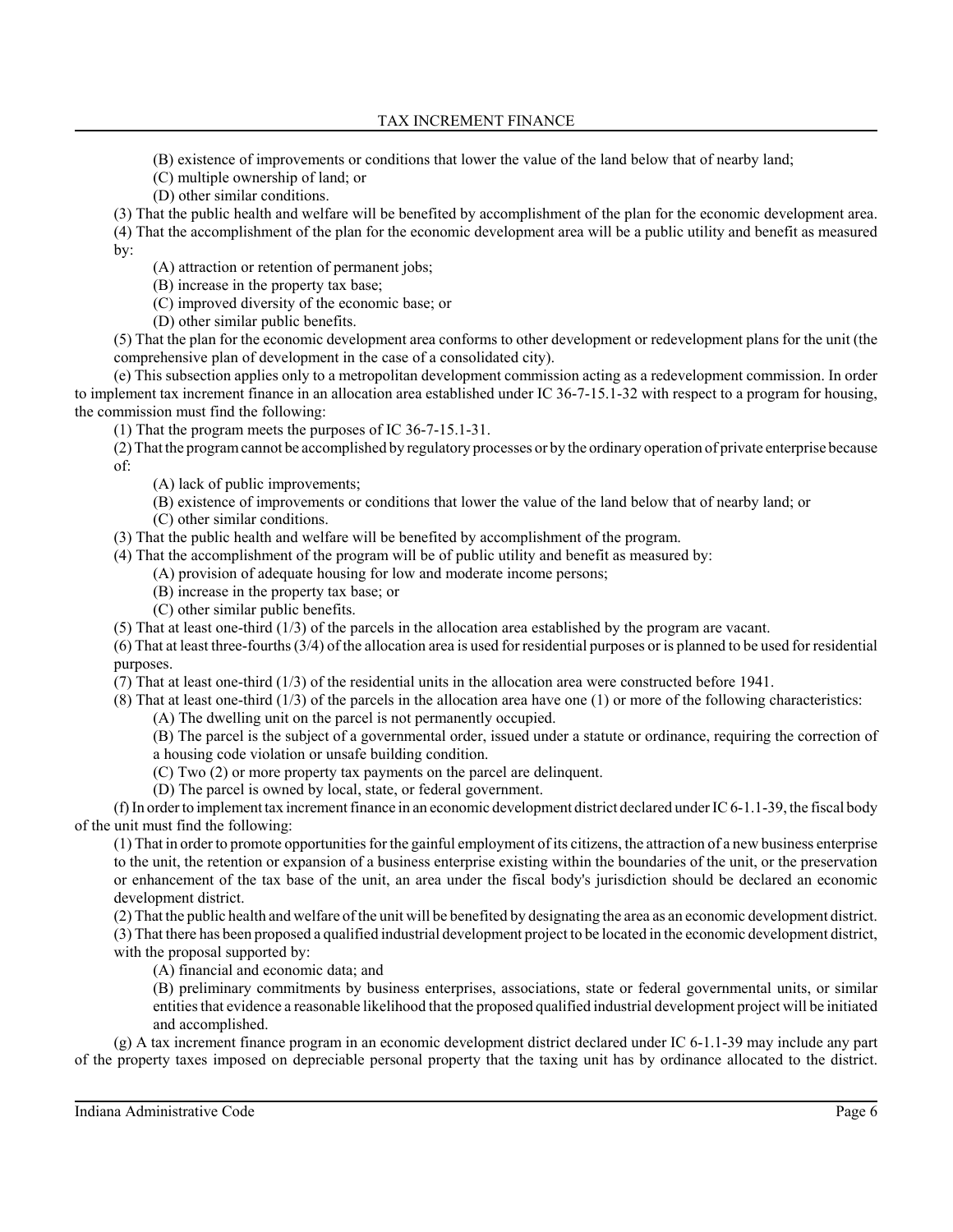However, the ordinance may not limit the allocation to taxes on depreciable personal property with any particular useful life or lives. The limitation must instead be stated as a percentage of the assessed value of the personal property. If a unit had, by ordinance adopted before May 8, 1987, allocated to an economic development district property taxes imposed under IC 6-1.1 on depreciable personal property that has a useful life in excess of eight (8) years, the ordinance continues in effect until an ordinance is adopted by the unit under IC 6-1.1-39-5(g)(2).

(h) It is unlikely that the boundaries of an economic development area, of an allocation area established under IC 36-7-15.1-32 with respect to a program for housing, or of an economic development district declared under IC 6-1.1-39-2 will coincide with those of a city or any other political subdivision. The declaration of an extensive area might violate the enabling statutes and might cause severe problems in administering the tax increment finance program. The greater the number of parcels of allocation area real property (and returns of allocation area personal property if it is part of the program), the greater is the difficulty in determining the potential captured assessment. *(Department of Local Government Finance; 50 IAC 8-2-2; filed Jan 30, 1989, 3:30 p.m.: 12 IR 1355; errata filed Sep 5, 1989, 3:20 p.m.: 13 IR 87)*

### **50 IAC 8-2-3 Allocation area changes; required information**

Authority: IC 6-1.1-39; IC 36-7-14; IC 36-7-15.1

Affected: IC 6-1.1-39; IC 8-22-3.5; IC 36-7-14; IC 36-7-15.1-10.5

Sec. 3. (a) The redevelopment commission must, before the first March 1 after the base assessment date, file with the county auditor a copy of the allocation area map, the confirmed resolution adopted by the redevelopment commission, lists of parcel identification numbers of real property in the allocation area, and names of owners of depreciable personal property in the allocation area (if personal property is included in the program). The redevelopment commission must file with the county auditor the same information before the March 1 that next follows the adoption of a resolution that increases the size of an allocation area. If a redevelopment commission changes the base assessment date in an allocation area, it must, before March 1 that next follows the adoption of the resolution changing the base assessment date, file a copy of the resolution adopted by the redevelopment commission with the county auditor. The county auditor must maintain a yearly record of assessed valuation of allocation area real and personal property as it is affected by the computations described in sections 7 through 10 of this rule.

(b) If the redevelopment commission changes the base assessment date, the base assessment is determined as of the new base assessment date. Except as provided in IC 36-7-15.1-10.5 and IC 36-7-15.1-26.1 *[IC 36-7-15.1-26.1 was repealed by P.L.146-2008, SECTION 812, effective July 1, 2008.]* with respect to a metropolitan development commission, a redevelopment commission can adopt a resolution to change the base assessment date by using the same procedures for adoption of an allocation area resolution.

(c) If the redevelopment commission adopts a resolution to increase the size of an allocation area, the base assessment is determined for the added area as if it were a separately declared allocation area.

(d) If the redevelopment commission adopts a resolution to merge or consolidate existing allocation areas, the base assessment and base assessment date remain the same as they were before the merger or consolidation. However, the redevelopment commission may, in that resolution, designate a later base assessment date for any of the allocation areas that are merged or consolidated under the resolution. Before the March 1 that next follows the adoption of the resolution that consolidates existing allocation areas, the redevelopment commission must file with the county auditor a copy of the merger or consolidation resolution. *(Department of Local Government Finance; 50 IAC 8-2-3; filed Jan 30, 1989, 3:30 p.m.: 12 IR 1357)*

### **50 IAC 8-2-4 Allocation of assessed value**

Authority: IC 6-1.1-39; IC 36-7-14; IC 36-7-15.1 Affected: IC 6-1.1-39; IC 8-22-3.5; IC 36-7-14-39; IC 36-7-15.1

Sec. 4. (a) For purposes of this section, obligations of a redevelopment commission are considered to include the payment of all obligations payable from tax increment as described in section 13 of this rule, and the funding of all accounts and reserves that might be required under a contract with bondholders or with lessors in lease financings.

(b) For purposes of the collection of tax increment in a particular year, all of the potential captured assessment is captured assessment unless the redevelopment commission notifies the county auditor by July 15 of the immediately preceding year to use only part of the potential captured assessment as captured assessment. This notice applies only to that particular year. The captured assessment may not exceed the potential captured assessment.

(c) Potential captured assessment may be captured only if tax increment is needed to satisfy obligations of the redevelopment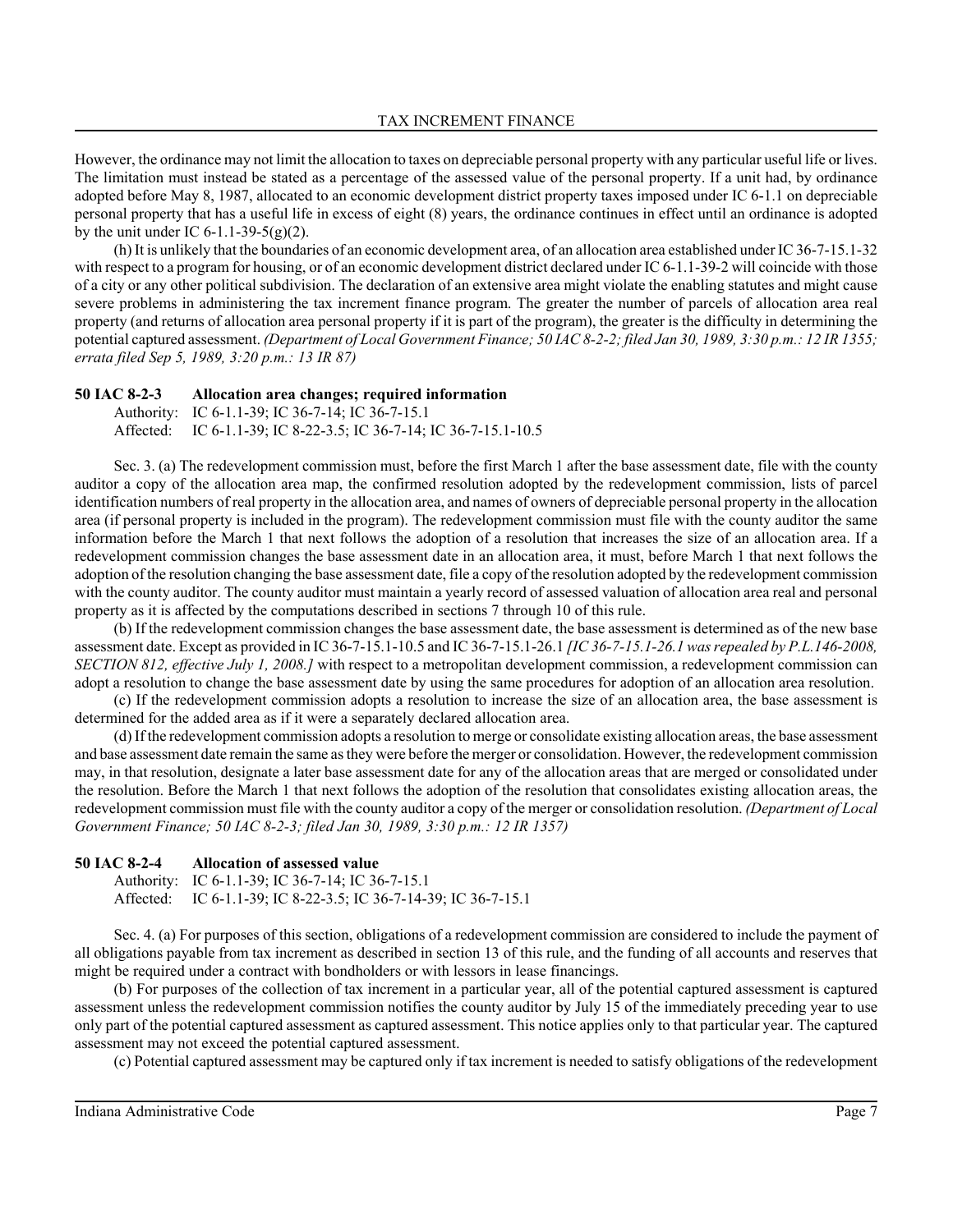commission. The redevelopment commission must determine before July 15 of each year whether the sum of the balance in the allocation fund plus estimated future investment earnings on that balance is sufficient to satisfy its obligations over the terms of those obligations. If so, the commission shall notify the county auditor by July 15 that no tax increment will be required in the following year, and that it is not necessary for any of the potential captured assessment to be captured. (However, see section 13(g) of this rule concerning the payment of collections to enterprise zone funds.) The redevelopment commission shall give the notice described in subsection (b) if it determines that capture of a portion of the potential captured assessment will result in a balance in the allocation fund in the following year that, when combined with future investment earnings on that balance and the resultant tax increment to be collected in the following year, will be sufficient to satisfy its obligations over the terms of those obligations.

(d) The redevelopment commission should consider giving the notice described in subsection (b) whenever it appears that the use of the entire potential captured assessment as captured assessment would generate more tax increment than will be needed to meet the obligations of the redevelopment commission. For purposes of determining the amount of potential captured assessment that will be captured, the redevelopment commission must consider the effect that the determination will have on the property tax rate in the taxing district in which the allocation area is located. The greater the amount of the potential captured assessment that is captured, the higher the tax rate and the tax increment will be.

(e) This subsection applies if notice has been given under subsection (b). To estimate the amount of potential captured assessment to be captured, the amount of tax increment that the redevelopment commission determines should be collected in the following year is divided by an estimate of the tax rate for the following year in the taxing district in which the allocation area is located. The estimate of the tax rate can be based on the current year's tax rate, with adjustments for changes for the following year that will be caused by factors such as the addition or elimination of debt service or a cumulative fund by one (1) or more of the taxing units that are part of the taxing district. The determination must also take into account the percentage of tax increment billed that is expected to be collected, any applicable percentage of additional credit or housing program credit, and any credits to be paid to taxpayers under IC 36-7-14-39(b)(2)(I). The redevelopment commission should determine the captured assessment in consultation with the county auditor, and must determine the captured assessment in an amount that will ensure that the redevelopment commission will receive tax increment sufficient to pay its obligations that are payable from tax increment. The county auditor must report any uncaptured assessment to the taxing units in which the allocation area is located by August 1.

Example

Desired tax increment  $= $10,000$ Estimated tax rate  $=$  \$8 (.08) Estimated collection rate = 95% Additional credit percentage  $= 15\%$ 

(1) In order to collect ten thousand dollars (\$10,000), taxes billed must be  $$10,000/.95 = $10,526$ .

(2) In order to bill ten thousand five hundred twenty-six dollars (\$10,526), gross taxes (taxes before application of the additional credit) must be  $$10,526/.85 = $12,384$ .

(3) The amount of potential captured assessment to be captured in order to reflect gross taxes of twelve thousand three hundred eighty-four dollars (\$12,384) is  $$12,384/.08 = $154,800$ .

(f) The sum of the uncaptured assessment and the base assessment equals the current base assessment. The current base assessment is subject to taxation by the taxing units and is used in calculating the property tax rates of the taxing units. *(Department of Local Government Finance; 50 IAC 8-2-4; filed Jan 30, 1989, 3:30 p.m.: 12 IR 1357)*

# **50 IAC 8-2-5 Application of tax rate**

Authority: IC 6-1.1-39; IC 36-7-14; IC 36-7-15.1 Affected: IC 6-1.1-39; IC 8-22-3.5; IC 36-7-14; IC 36-7-15.1

Sec. 5. The property tax rate established for each taxing unit in which the allocation area is located is applied to the aggregate assessed value of the property located outside of the allocation area and the current base assessment as calculated under section 4 of this rule. The resulting property taxes are collected for the benefit of the taxing unit. The captured assessment is subject to the combined property tax rates of the taxing units in which the allocation area is located. The resulting tax increment is collected for the benefit of the allocation area. *(Department of Local Government Finance; 50 IAC 8-2-5; filed Jan 30, 1989, 3:30 p.m.: 12 IR 1358)*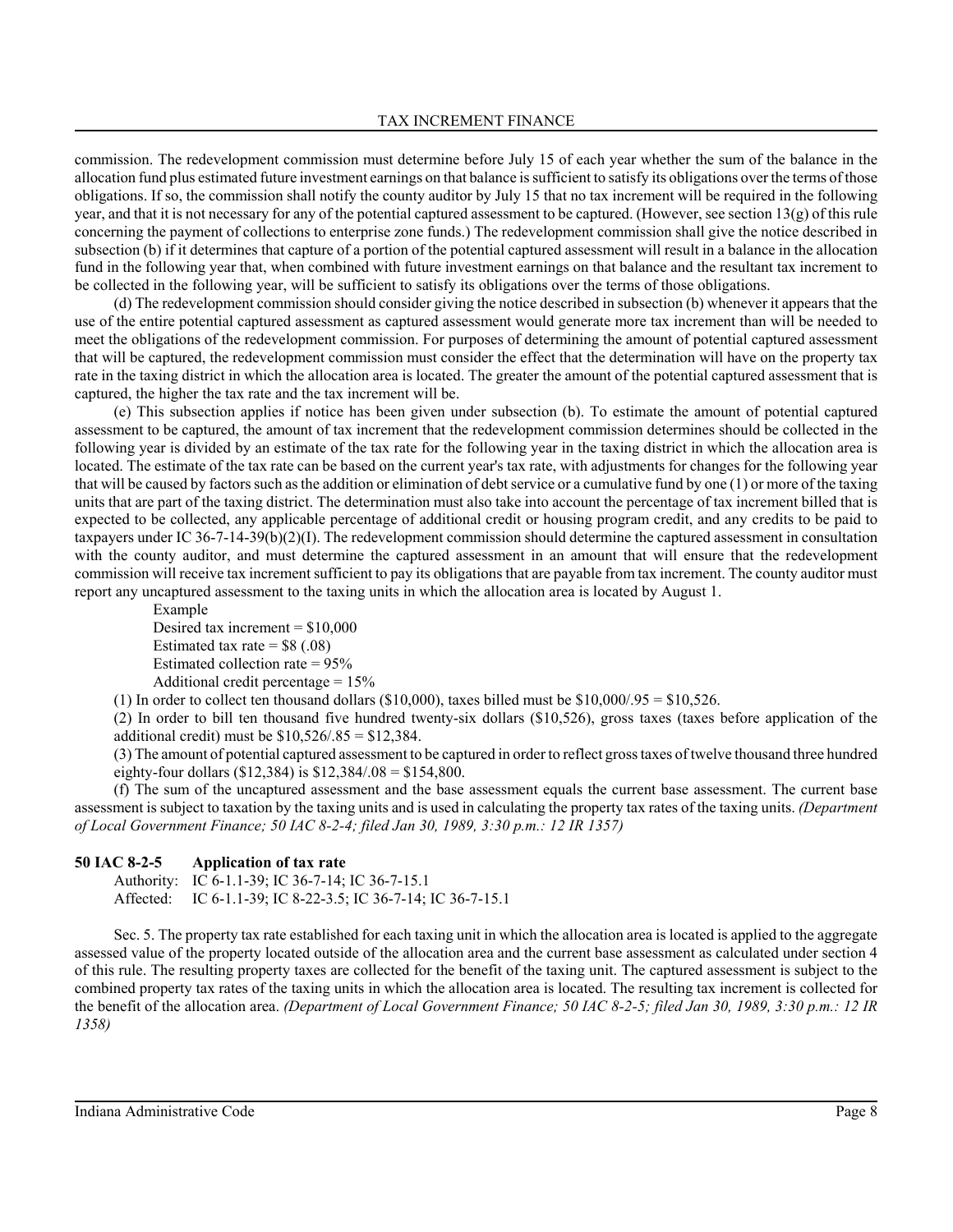# **50 IAC 8-2-6 PTR credit; additional credit; housing program credit**

Authority: IC 6-1.1-39; IC 36-7-14; IC 36-7-15.1 Affected: IC 6-1.1-39; IC 8-22-3.5; IC 36-1-10; IC 36-7-15.1-17.1; IC 36-7-15.1-35

Sec. 6. (a) In an allocation area established in an economic development district under IC 6-1.1-39, the PTR credit applies to property taxes on the current base assessment individual components and to tax increment if the district was established before January 1, 1988, and if the application of the credit was approved by the department of commerce before that date. In all other allocation areas, the PTR credit applies to property taxes on the current base assessment individual components, but not to tax increment.

(b) The additional credit applies to tax increment (except in Marion County and Fort Wayne). Upon the recommendation of the redevelopment commission, the municipal legislative body (in the case of a redevelopment commission established by a municipality) or the county executive (in the case of a redevelopment commission established by a county) may, by resolution, provide that the additional credit does not apply in a specified allocation area, or that it is to be reduced by a uniform percentage for all taxpayers in a specified allocation area. Such a resolution first applies to property taxes payable in the year following the year of adoption of the resolution. Whenever a municipal legislative body or county executive determines that application of the full additional credit would adversely affect the interests of the holders of bonds or other contractual obligations payable from tax increment in a way that would create a reasonable expectation that those bonds or other obligations would not be paid when due, the municipal legislative body or county executive must adopt a resolution to deny the additional credit or reduce it to a level that creates a reasonable expectation that the bonds or other obligations will be paid when due. Such a resolution may not be rescinded if the rescission would adversely affect the interests of the holders of bonds or other obligations in a way that would create a reasonable expectation that the principal of or interest on the bonds or other obligations would not be paid when due.

(c) A housing program credit applies to tax increment in Marion County if the city-county legislative body establishes the credit by ordinance. The credit first applies to property taxes payable in the year following the year of adoption of the ordinance. In addition to the ordinance by the legislative body, the redevelopment commission must provide for the credit annually by a resolution and must find in the resolution the following:

(1) That the money to be collected and deposited in the allocation fund, based upon historical collection rates, after granting the credit will equal the amounts payable for contractual obligations from the fund, plus ten percent (10%) of those amounts. (2) If bonds payable from the fund are outstanding, that there is a debt service reserve for the bonds that at least equals the amount of the credit to be granted.

(3) If bonds of a lessor under IC 36-7-15.1-17.1 or under IC 36-1-10 are outstanding and if lease rentals are payable from the fund, that there is a debt service reserve for those bonds that at least equals the amount of the credit to be granted.

(d) The redevelopment commission may adopt a resolution to prorate the housing program credit among all taxpayers if the tax increment is insufficient to grant the credit in full. Such a resolution first applies to property taxes payable in the year following the year of adoption of the resolution.

(e) In order to ensure that a resolution to eliminate or reduce the additional credit or the housing program credit can be reflected in tax bills in a particular year, the resolution must be adopted by November 15 of the preceding year. The redevelopment commission must immediately notify the county auditor of the adoption. *(Department of Local Government Finance; 50 IAC 8-2-6; filed Jan 30, 1989, 3:30 p.m.: 12 IR 1358)*

# **50 IAC 8-2-7 No tax increment; records**

Authority: IC 6-1.1-39; IC 36-7-14; IC 36-7-15.1 Affected: IC 6-1.1-39; IC 8-22-3.5; IC 36-7-14; IC 36-7-15.1

Sec. 7. With respect to any year in which an allocation area is in place but there is no captured assessment, the entire allocation area assessment is subject to taxation by the taxing units in which the allocation area is located, and the PTR credit applies to all of the taxes on that assessment in the same manner that it applies to other property taxes imposed by the taxing units. Because there is no tax increment, there is no additional credit or housing program credit. The county auditor must record the aggregate change in assessed value from the base assessment date of all real property in the allocation area and any personal property in the allocation area that is part of the tax increment finance program. Each year that such a record is required, the county auditor shall provide the record to each taxing unit in which the allocation area is located in order to allow the units to evaluate the potential effect on their tax rates in any later year when the redevelopment commission requires tax increment. The county auditor shall also provide the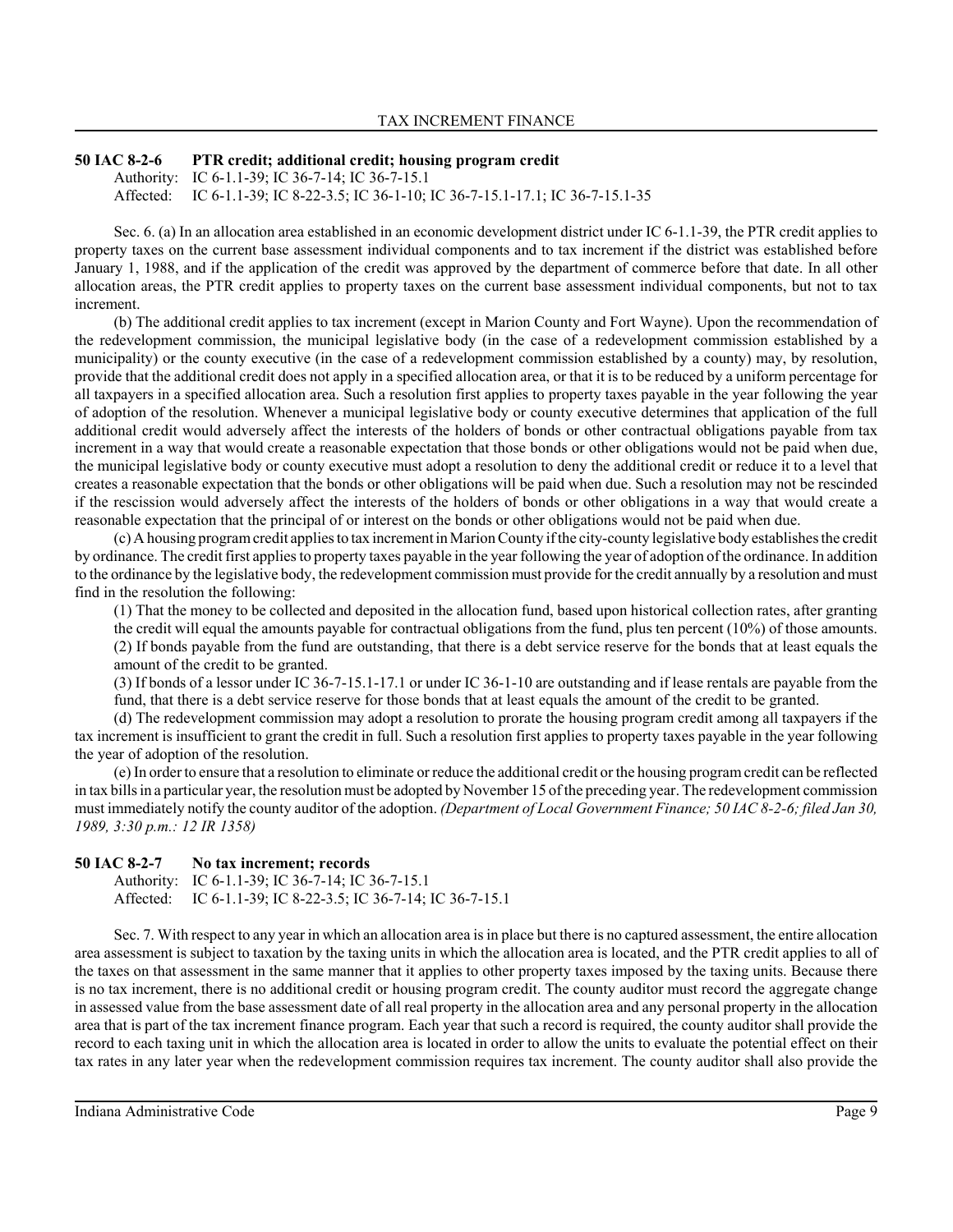record to the redevelopment commission. *(Department of Local Government Finance; 50 IAC 8-2-7; filed Jan 30, 1989, 3:30 p.m.: 12 IR 1359)*

# **50 IAC 8-2-8 Tax increment; records**

Authority: IC 6-1.1-39; IC 36-7-14; IC 36-7-15.1 Affected: IC 6-1.1-39; IC 8-22-3.5; IC 36-7-14; IC 36-7-15.1

Sec. 8. (a) With respect to any year in which an allocation area is in place and there is captured assessment, only the current base assessment is taxed by the taxing units in which the allocation area is located. The PTR credit applies to taxes on the current base assessment individual components in the same manner that it applies to taxes on property in the taxing district outside the allocation area. The PTR credit also applies to taxes on captured assessment individual components in an economic development district declared under IC 6-1.1-39 if the district was established before January 1, 1988, and if the application of the credit was approved by the department of commerce before that date. If the additional credit (not applicable in Marion County or Fort Wayne) or the housing program credit (applicable only in Marion County) is in place (see section 6 of this rule), the credit applies to taxes on the captured assessment individual components. If the percentage of credit on taxes on the current base assessment individual components differs from the percentage of credit on taxes on the captured assessment individual components, then those components must be determined with respect to each parcel of allocation area real property and any returns of allocation area personal property. If the percentage of credit on taxes on both components is the same, then the amounts of these components must be determined only with respect to parcels or returns on which taxes are wholly or partially delinquent in order to determine the allocation of taxes between the redevelopment commission and the taxing units. (This also applies in an economic development district declared under IC 6-1.1-39.)

(b) If a determination of the amounts of the current base assessment individual components and the captured assessment individual components is required as described in subsection (a), the county auditor must first perform the apportionment to restore the base assessment described in section 9 or 10 of this rule. This determines the portion of the assessed value of each parcel of allocation area real property and of each return of personal property (if applicable) that is considered part of the base assessment, and the portion that is the potential captured assessment individual component. If all of the potential captured assessment is needed by the redevelopment commission to generate the tax increment, then each portion of an assessment that is determined under section 9 or 10 of this rule to be part of the base assessment equates to the current base assessment individual component, and each portion that is determined to be a potential captured assessment individual component equates to the captured assessment individual component. However, if the redevelopment commission does not use the full potential captured assessment (see section 4(c) through 4(d) of this rule), then apportionment under section 11 of this rule must be performed to determine the amounts of the current base assessment individual components and the captured assessment individual components.

(c) If a determination of the amounts of all current base assessment individual components and captured assessment individual components is not required as described in subsection (a), then it is necessary to determine the amounts of these components only with respect to parcels or returns on which taxes are wholly or partially delinquent. This subsection outlines the minimum number of calculations necessary to make that determination. The aggregate decreases of assessed value of all parcels of allocation area real property and all returns of allocation area personal property must be determined. This figure is added to the remainder of the base assessment subtracted from the current year's assessed value of all allocation area real and personal property, which results in the aggregate increase of assessed value of all parcels and returns. The aggregate increases are then divided by the aggregate decreases to determine the percentage of the assessment of each parcel on which taxes are wholly or partially delinquent that is the potential captured assessment individual component. (Then determine captured.) *(Department of Local Government Finance; 50 IAC 8-2-8; filed Jan 30, 1989, 3:30 p.m.: 12 IR 1359)*

# **50 IAC 8-2-9 Apportionment; real property example**

Authority: IC 6-1.1-39; IC 36-7-14; IC 36-7-15.1 Affected: IC 6-1.1-39; IC 8-22-3.5; IC 36-7-14; IC 36-7-15.1

Sec. 9. This section addresses the apportionment to restore the base assessment that might be required as described in section 8 of this rule. (This is required only if the percentage of credit on taxes on the current base assessment individual components differs from the percentage of credit on taxes on the captured assessment individual components.) This section deals with a tax increment finance program that includes only real property. If the current year's assessed value of some of the parcels of allocation area real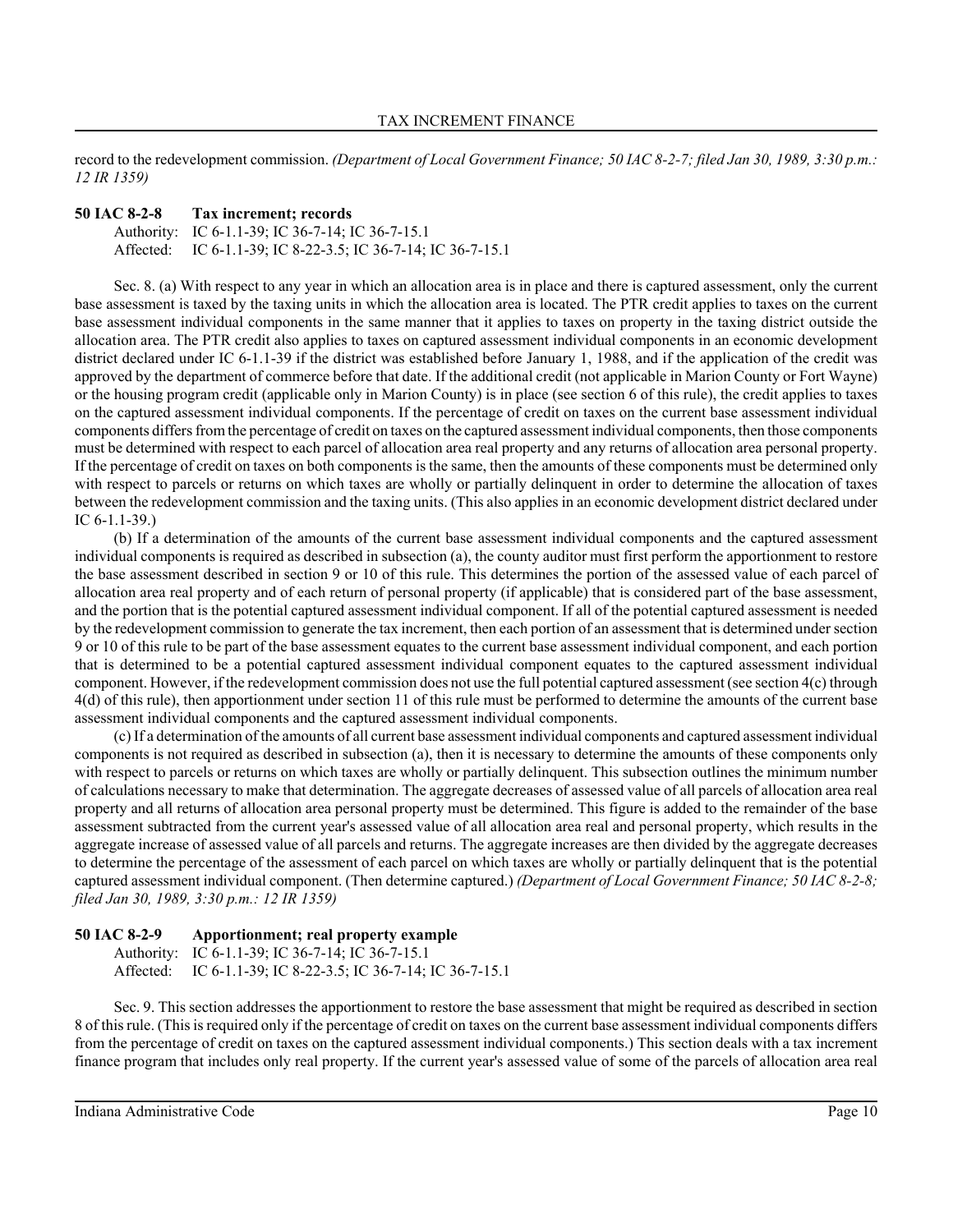### TAX INCREMENT FINANCE

property is lower than it was on the base assessment date, then those lower assessed values must be compared with the assessed values of parcels whose current year's assessed value is higher than it was on the base assessment date. From the assessed value of the parcels whose assessed value is higher than it was on the base assessment date, an amount must be apportioned to restore the base assessment. The base assessment is restored by adding the amount apportioned with respect to each such parcel to the original base assessment individual real property component of that parcel. The apportionment is in the proportion that the amount of the aggregate decreases in the assessed valuation of allocation area real property from the base assessment date to the current assessment date bears to the amount of the aggregate increases in the assessed valuation of allocation area real property from the base assessment date to the current assessment date.

#### Example

(1) Base assessment date is March 1, 1986.

(2) There are five (5) parcels of allocation area real property.

|  |  | $(3)$ AV = assessed valuation. |  |
|--|--|--------------------------------|--|
|--|--|--------------------------------|--|

|        |    |                                                          | <b>TABLE 1</b> |                  |           |
|--------|----|----------------------------------------------------------|----------------|------------------|-----------|
|        |    | $3/1/86$ AV                                              | $3/1/88$ AV    | Increases        | Decreases |
| Parcel | #1 | \$10,000                                                 | \$20,000       | $+$ \$10,000     |           |
|        | #2 | 20,000                                                   | 5,000          |                  | \$15,000  |
|        | #3 | 12,000                                                   | 38,000         | 26,000<br>$^{+}$ |           |
|        | #4 | 6,000                                                    | 3,000          |                  | 3,000     |
|        | #5 | 15,000                                                   | 15,000         |                  |           |
|        |    | \$63,000                                                 | \$81,000       | $+$ \$36,000     | \$18,000  |
|        |    | $(4)$ The AV of all ellection ance used and noncorrel as |                |                  |           |

(4) The AV of all allocation area real and personal property in 1986 is sixty-three thousand dollars (\$63,000) (base assessment).

(5) The AV of all allocation area real property in 1988 is eighty-one thousand dollars (\$81,000). The potential captured assessment in 1988 is \$81,000 - \$63,000 = \$18,000.

(6) Table 2 lists the current AV of the original base assessment individual real property components.

#### TABLE 2

1988 AV of the Original Base Assessment Individual Real Property Components

| Parcel #1 |    | \$10,000 |
|-----------|----|----------|
|           | #2 | 5,000    |
|           | #3 | 12,000   |
|           | #4 | 3,000    |
|           | #5 | 15,000   |
|           |    | \$45,000 |

(7) The taxing units are actually entitled to tax AV in the amount at least equal to the base assessment, which was sixty-three thousand dollars (\$63,000). Therefore, there must be an apportionment to the taxing units of part of the increases that occurred between 1986 and 1988 with respect to Parcels #1 and #3 in order to assign to the taxing units an additional eighteen thousand dollars (\$18,000) from those increases to restore the base assessment. The apportionment is in the proportion that aggregate decreases in assessed valuation of allocation area real property from 1986 to 1988 (eighteen thousand dollars (\$18,000)) bears to the aggregate increases in assessed valuation of allocation area real property from 1986 to 1988 (thirty-six thousand dollars (\$36,000)). Therefore, the percentage of the increase in assessed valuation of each real property parcel whose AV is greater in 1988 than it was in 1986 that is assigned to restore the base assessment is fifty percent  $(50\%)$  (\$18,000/\$36,000 = 50%). TABLE 3

|        |    | AV Increase<br>1986 to 1988 |   | Apportionment<br>Percentage |     | Assigned to<br>Taxing Units to<br>Restore the Base<br>Assessment |
|--------|----|-----------------------------|---|-----------------------------|-----|------------------------------------------------------------------|
| Parcel | #1 | \$10,000                    | × | 50%                         |     | \$5,000                                                          |
|        | #3 | 26,000                      | × | 50%                         | $=$ | 13,000                                                           |
|        |    |                             |   |                             |     | \$18,000                                                         |

(8) The additional eighteen thousand dollars (\$18,000) assigned to the taxing units to restore the base assessment of sixty-three thousand dollars (\$63,000) is obtained by assigning five thousand dollars (\$5,000) from the Parcel #1 increase and thirteen thousand dollars (\$13,000) from the Parcel #3 increase. With respect to each parcel of allocation area real property, the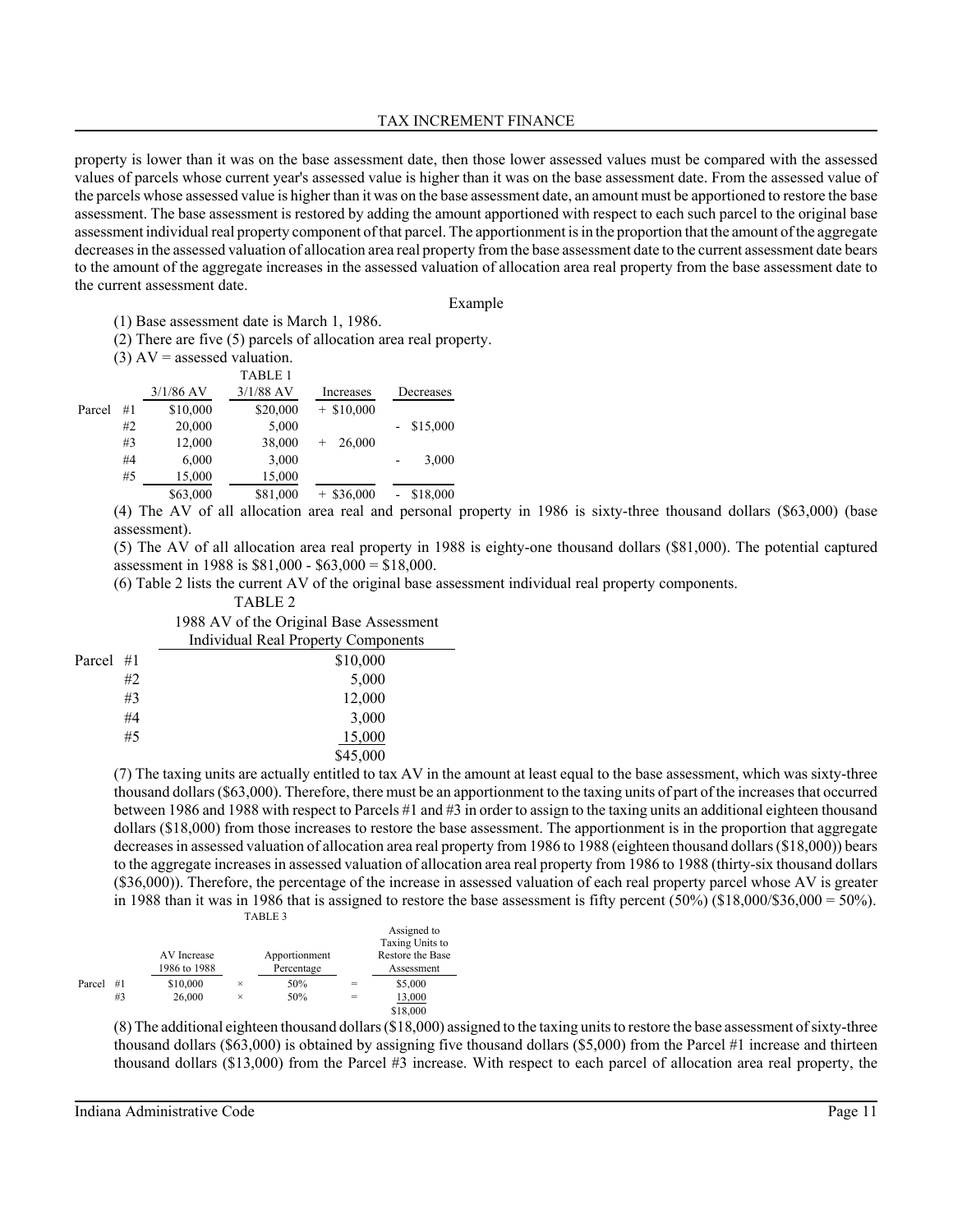following AV's (listed in the "Total" column) are considered part of the base assessment and are taxable by the taxing units in the same manner as property located outside of the allocation area:

|        |    |                                                                                                    | TABLE 4 |                                                   |     |          |
|--------|----|----------------------------------------------------------------------------------------------------|---------|---------------------------------------------------|-----|----------|
|        |    | 1988 AV of the Original<br><b>Base Assessment</b><br><b>Individual Real Property</b><br>Components |         | Apportionment of<br>Increase from<br>1986 to 1988 |     | Total    |
| Parcel | #1 | \$10,000                                                                                           | $\pm$   | \$5,000                                           | $=$ | \$15,000 |
|        | #2 | 5,000                                                                                              |         |                                                   |     | 5,000    |
|        | #3 | 12,000                                                                                             | $\pm$   | 13,000                                            | $=$ | 25,000   |
|        | #4 | 3,000                                                                                              |         |                                                   |     | 3,000    |
|        | #5 | 15,000                                                                                             |         |                                                   |     | 15,000   |
|        |    | \$45,000                                                                                           |         | \$18,000                                          |     | \$63,000 |

(9) The remainder of the increases in AV from 1986 to 1988 are considered to be potential captured assessment. The potential captured assessment individual components are as follows:

|        |    |                             |                | TABLE 5                        |     |           |
|--------|----|-----------------------------|----------------|--------------------------------|-----|-----------|
|        |    | AV Increase 1986<br>to 1988 |                | Apportioned to Taxing<br>Units |     | Remainder |
| Parcel | #1 | \$10,000                    | $\overline{a}$ | \$5,000                        | $=$ | \$5,000   |
|        | #3 | 26,000                      | -              | 13.000                         |     | 13.000    |
|        |    | \$36,000                    |                | \$18,000                       |     | \$18,000  |

(10) The AV taxable by the taxing units under Table 4 (sixty-three thousand dollars (\$63,000)) plus the AV taxable by the redevelopment district under Table 5 (eighteen thousand dollars (\$18,000)) equals the total March 1, 1988 AV (eighty-one thousand dollars (\$81,000)).

*(Department of Local Government Finance; 50 IAC 8-2-9; filed Jan 30, 1989, 3:30 p.m.: 12 IR 1360)*

### **50 IAC 8-2-10 Apportionment; real and personal property example**

Authority: IC 6-1.1-39; IC 36-7-14; IC 36-7-15.1 Affected: IC 6-1.1-39; IC 8-22-3.5; IC 36-7-14; IC 36-7-15.1

Sec. 10. (a) This section addresses the apportionment to restore the base assessment that might be required as described in section 8 of this rule. (This is required only if the percentage of credit on taxes on the current base assessment individual components differs from the percentage of credit on taxes on the captured assessment individual components.) This section deals with a tax increment finance program that includes both real and personal property. (See section 2(b) of this rule concerning the limited circumstances under which personal property may be included in the program.) For purposes of this subsection, it is assumed that the redevelopment commission has adopted a resolution to include twenty-five percent (25%) of depreciable personal property in the tax increment finance program under section 2(b) of this rule and that the base assessment date precedes March 1, 1988. The inclusion of personal property requires consideration of additional factors in the computation of the potential captured assessment. As described in section 9 of this rule, if the assessed values of some of the parcels of allocation area real property are higher than they were on the base assessment date, then the increases may be apportioned, if necessary, to restore the base assessment. Any increases that are not used to restore the base assessment become part of the potential captured assessment.

(b) With respect to each personal property return that includes allocation area personal property, the assessed value of the property on the return as of the base assessment date must be compared to the assessed value of that property on the return as of the assessment date of the current year. If seventy-five percent (75%) of the assessed value as of the current assessment date is equal to or greater than the assessed value as of the base assessment date, then the full remaining twenty-five percent (25%) may be apportioned, if necessary, to restore the base assessment. If seventy-five percent (75%) of the assessed value as of the current assessment date is less than the assessed value as of the base assessment date, then any positive remainder obtained by subtracting the assessed value as of the base assessment date from the assessed value as of the current assessment date may be apportioned, if necessary, to restore the base assessment. In both cases, any amounts available to restore the base assessment that are not used for that purpose become part of the potential captured assessment.

(c) Restoration of the base assessment is required when the following amount is less than the base assessment:

(1) the sum of the assessed value as of the current year of all original base assessment individual real property components; plus

(2) the aggregate of the remaining current year assessed value of allocation area personal property after subtracting any portion of the assessed value that is available to restore the base assessment as described in subsection (b).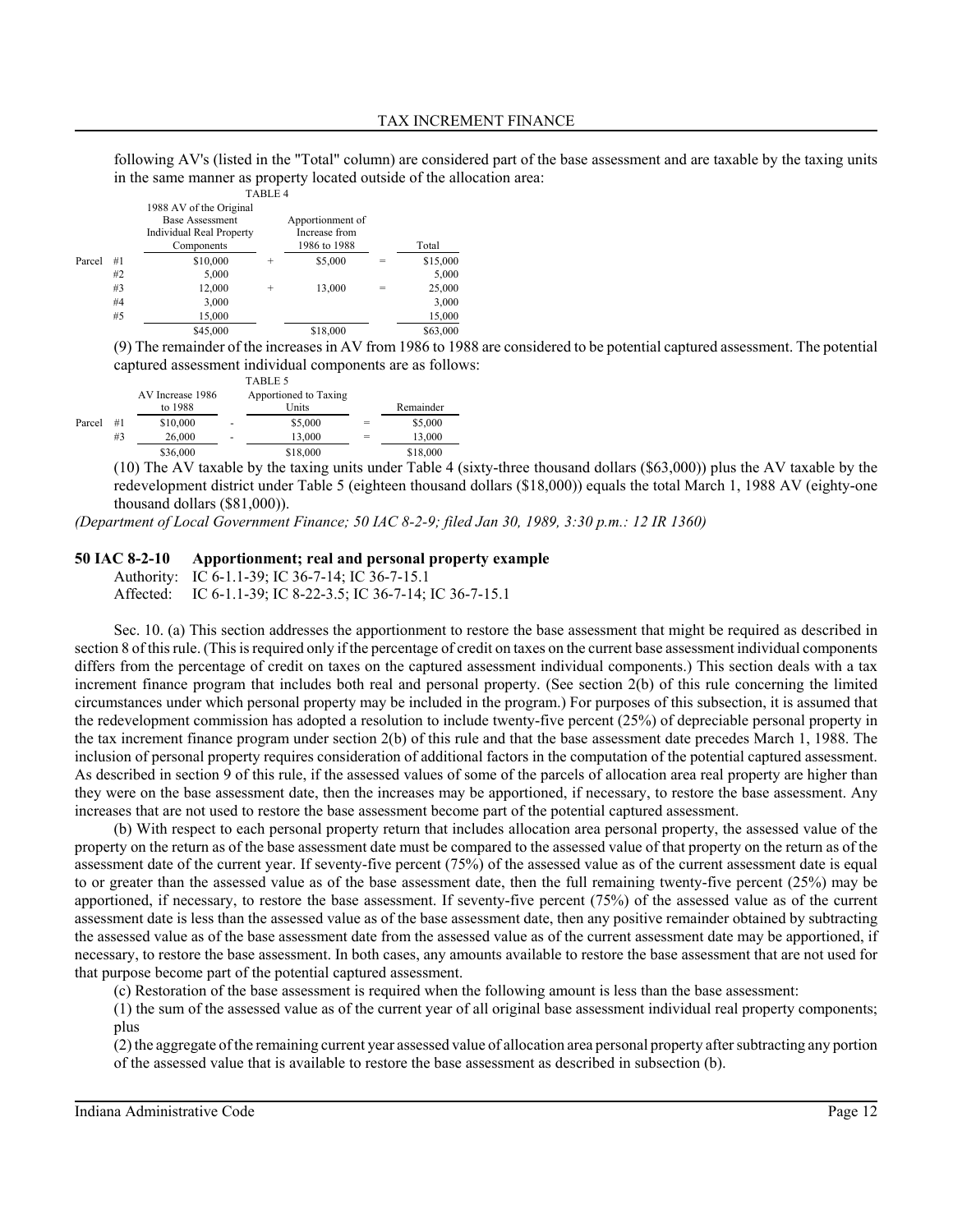# Example

(1) Base assessment date is March 1, 1986.

(2) There are three (3) parcels of allocation area real property and three (3) returns that include allocation area personal property.

|        |                   | $(3)$ AV = assessed valuation. |          |                 |     |          |
|--------|-------------------|--------------------------------|----------|-----------------|-----|----------|
|        |                   | Column 1                       | Column 2 | Column 3        |     | Column 4 |
| Parcel | A                 | \$10,000                       | \$24,000 | \$14,000<br>(1) | (1) | \$10,000 |
|        | B                 | 20,000                         | 5,000    |                 |     | 5,000    |
|        | C                 | 12,000                         | 18,000   | 6,000           |     | 12,000   |
|        | Personal Property |                                |          |                 |     |          |
| Return | Χ                 | 12,000                         | 16,000   | (2)<br>4,000    | (2) | 12,000   |
|        | Y                 | 9,000                          | 6,000    | (3)<br>$-0-$    |     | 6,000    |
|        | Z                 | 10,000                         | 12,000   | 2,000           |     | 10,000   |
|        |                   | \$73,000                       | \$81,000 | $(4)$ \$26,000  | (3) | \$55,000 |
|        |                   | Column 5                       |          | Column 6        |     | Column 7 |
| Parcel | A                 | $$14,000 \times .6923 =$       | \$9,692  | $(1)$ \$19,692  | (1) | \$4,308  |
|        | B                 |                                |          | 5,000           |     |          |
|        | C                 | $6.000 \times .6923 =$         | 4,154    | 16,154          |     | 1,846    |
|        | Personal Property |                                |          |                 |     |          |
| Return | Χ                 | $4,000 \times .6923 =$         | 2,769    | (2)<br>14,769   |     | 1,231    |
|        | Y                 |                                |          | 6,000           |     |          |
|        | Z                 | $2,000 \times .6923 =$         | 1,385    | 11,385          |     | 615      |
|        |                   |                                | \$18,000 | \$73,000        | (2) | \$8,000  |

# Column 1

March 1, 1986 AV of all parcels of allocation area real property and returns of allocation area personal property. The total of Column 1 is the base assessment.

Column 2

March 1, 1988 AV of all parcels of allocation area real property and returns of allocation area personal property.

Column 3

(1) Increases in the AV of allocation area real property from 1986 to 1988 (Parcels A and C).

(2) Twenty-five percent (25%) of Column 2 if seventy-five percent (75%) of Column 2 is equal to or greater than Column 1 (Return X).

(3) If seventy-five percent (75%) of Column 2 is less than Column 1, then the remainder of Column 2 minus Column 1 (not less than zero (0)) is listed in Column 3 (Returns Y and Z).

(4) The total of Column 3 is the amount available to restore the base assessment.

# Column 4

(1) The original base assessment individual real property components as of March 1, 1988 (all parcels).

(2) With respect to each personal property return, the remainder of the current year AV of allocation area personal property (from Column 2) minus the amount of AV that is available to restore the base assessment (from Column 3).

(3) The total of Column 4 is the amount of AV that is taxable by the taxing units in which the allocation area is located unless that total is less than the base assessment (total of Column 1). The remainder of the total of Column 1 minus the total of Column 4  $(S73,000 - S55,000 = S18,000)$  must be restored from the amount of AV available for that purpose under Column 3 (twenty-six thousand dollars (\$26,000)).

Column 5

From each amount in Column 3, a percentage is used for restoration of the base assessment. The percentage is the amount to be restored (the total of Column 1 minus the total of Column 4) divided by the amount available for that purpose from Column 3  $$18,000/\$26,000 = 69.23\% \text{ or } .6923$ .

# Column 6

- (1) With respect to each parcel of real property, the sum of:
	- (A) the original base assessment individual real property components as of March 1, 1988, from Column 4(1); plus

(B) the portion of any real property AV increase from Column 3(1) that is computed for restoration of the base assessment under Column 5.

(2) With respect to each personal property return, the sum of: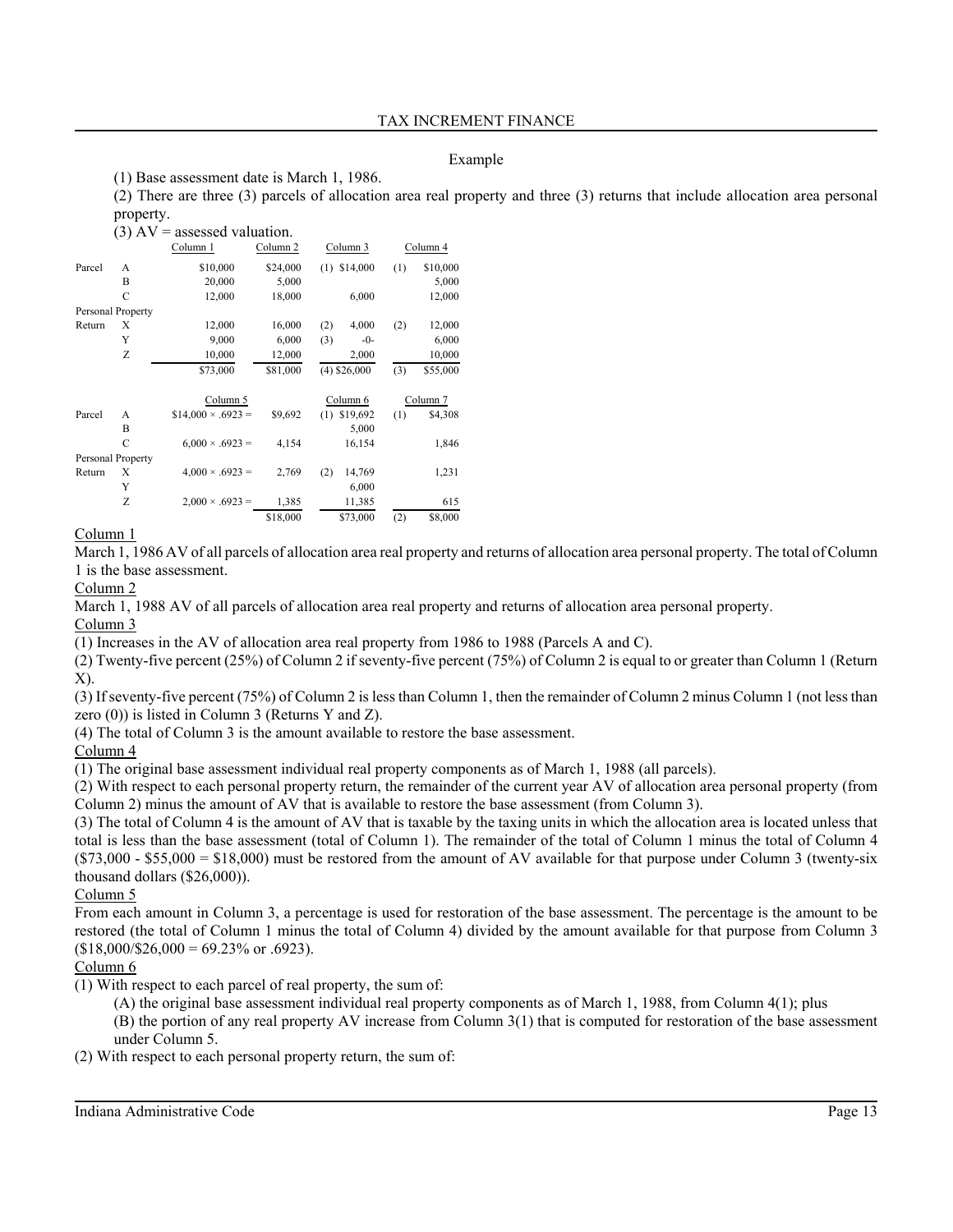(A) the amount of AV listed in Column 4(2); plus

(B) the portion of the AV from Column 3(2) and 3(3) that is computed for restoration of the base assessment under Column 5.

Note: With respect to each parcel and each return, the amount listed in Column 6 is the amount of the 1988 AV that is taxable by the taxing units in which the allocation area is located.

(3) The total of Column 6 is the restored base assessment.

Column 7

(1) Potential captured assessment individual components (all parcels and returns).

(2) Potential captured assessment. *(Department of Local Government Finance; 50 IAC 8-2-10; filed Jan 30, 1989, 3:30 p.m.: 12 IR 1362)*

### **50 IAC 8-2-11 Determination of captured assessments**

Authority: IC 6-1.1-39; IC 36-7-14; IC 36-7-15.1 Affected: IC 6-1.1-39; IC 8-22-3.5; IC 36-7-14; IC 36-7-15.1

Sec. 11. If pursuant to section 4 of this rule, it is determined that not all of the potential captured assessment is required in order to generate the needed tax increment, then there is a proportional decrease in the potential captured assessment individual components in order to determine the captured assessment individual components. Using the example from section 9 of this rule, if the redevelopment commission only uses twelve thousand dollars (\$12,000) of assessed value instead of the entire amount of the potential captured assessment (eighteen thousand dollars (\$18,000)), the captured assessment individual components are as follows:

|        |    | Proportion of AV Taxable     |          |               |     |               | Taxable by          | Captured Assessment   |
|--------|----|------------------------------|----------|---------------|-----|---------------|---------------------|-----------------------|
|        |    | by Redevelopment District    |          | Uncaptured AV |     | Adjustment    | <b>Taxing Units</b> | Individual Components |
| Parcel | #1 | $($ 5,000 \text{/} $18,000)$ | $\times$ | \$6,000       |     | $=$ \$1,666.7 | \$16,666.7          | \$3,333.3             |
|        | #3 | (\$13,000/\$18,000)          | $\times$ | \$6,000       | $=$ | \$4,333.3     | \$29,333.3          | \$8,666.7             |
|        |    |                              |          |               |     | \$6,000       |                     | \$12,000              |

*(Department of Local Government Finance; 50 IAC 8-2-11; filed Jan 30, 1989, 3:30 p.m.: 12 IR 1363)*

# **50 IAC 8-2-12 Reassessment adjustments**

Authority: IC 6-1.1-39; IC 36-7-14; IC 36-7-15.1 Affected: IC 6-1.1; IC 8-22-3.5; IC 36-7-14; IC 36-7-15.1

Sec. 12. (a) For purposes of this section, "adequate potential captured assessment" means an amount of potential captured assessment that is sufficient to produce tax increment that equals or exceeds the amount that would have been produced if the general reassessment had not occurred.

(b) The state board of tax commissioners is required to adjust the base assessment one (1) time to neutralize any effect of a general reassessment on the tax increment. The adjustment does not include the effect of property tax abatements under IC 6-1.1-12.1. This section establishes the guidelines for the adjustment.

(c) The state board of tax commissioners will determine a tentative new base assessment under this subsection only if it receives before August 1 of a year in which a general reassessment of real property first becomes effective, an estimate under IC 6- 1.1-17-1 of the amount of assessed valuation in the political subdivisions of a county in which an allocation area is located. For that year, the board will determine two (2) quotients with respect to each allocation area. The first is the quotient of the gross assessed valuation of all real property in the allocation area as of March 1 of the current year divided by the gross assessed valuation of all real property in the allocation area as of March 1 of the immediately preceding year. The second quotient results from the same calculation using the gross assessed valuation of real property in the county. The lesser of the two (2) quotients obtained with respect to each allocation area will be multiplied by the base assessment for the allocation area. That product will be the tentative new base assessment if the board determines that there is adequate potential captured assessment. If there is not adequate potential captured assessment, the board will adjust the base assessment to arrive at a tentative new base assessment that will result in an adequate potential captured assessment. The board will notify the county auditor, who shall notify the fiscal body of each affected taxing unit of the tentative new base assessment, which can be used to project property tax rates for the following year.

(d) The board will determine the new base assessment for each taxing unit by January 15 of the year following the year in which a general reassessment of real property first becomes effective. The board will use the same procedure for this adjustment that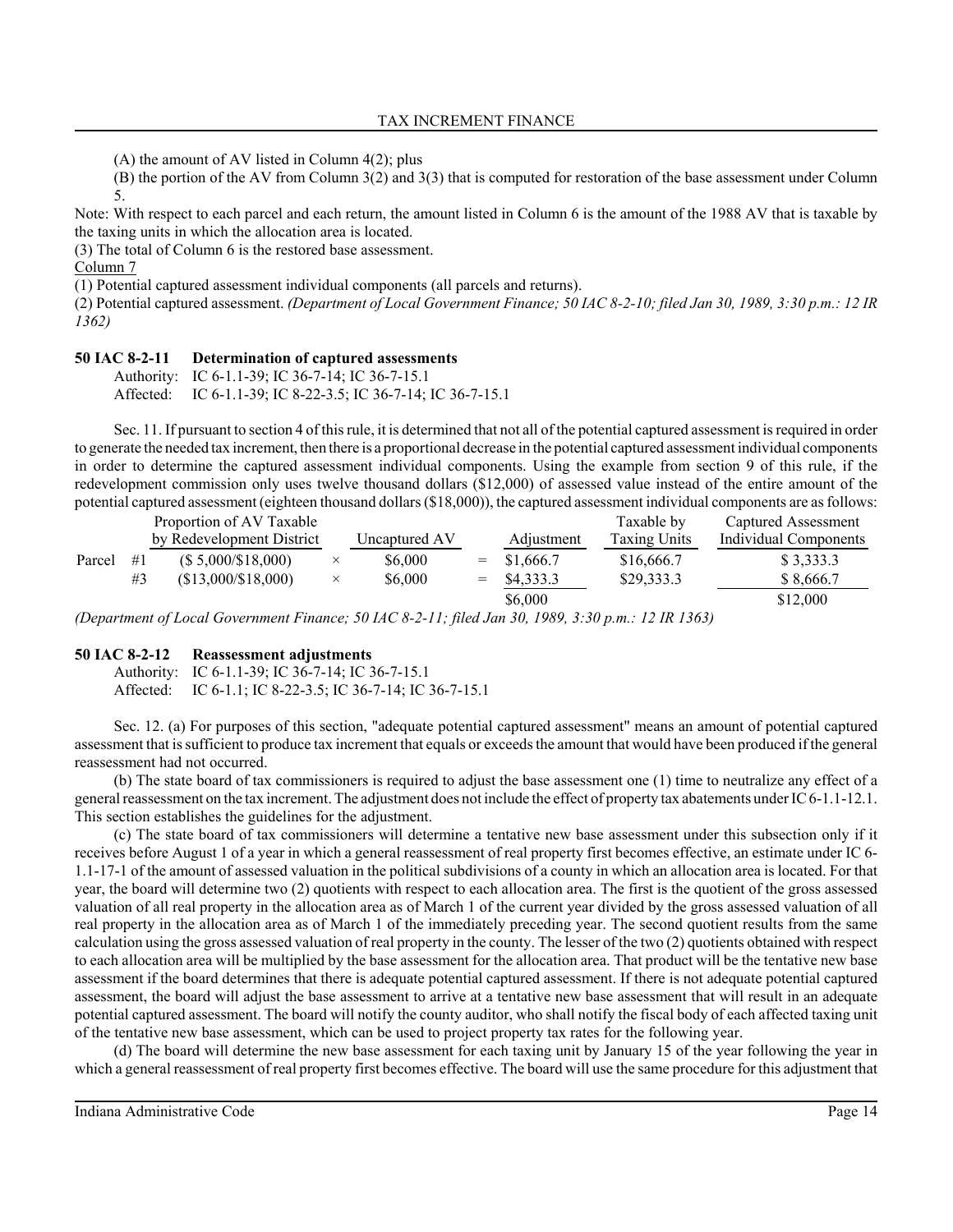is used to determine the tentative new base assessment under subsection (c). The board will use the new base assessment in certifying the tax rates of the taxing units under IC 6-1.1-17-16.

(e) The board will use the best assessed valuation information available at the time it makes an adjustment to the base assessment under subsection  $(c)$  or  $(d)$ . In making the adjustments, the board will exclude from consideration any assessed valuation of allocation area real property that is subject to appeal under IC 6-1.1-15. After the final resolution of such an appeal, the board will adjust the new base assessment considering any assessed valuation that had previously been excluded under this subsection. *(Department of Local Government Finance; 50 IAC 8-2-12; filed Jan 30, 1989, 3:30 p.m.: 12 IR 1363; errata filed Sep 5, 1989, 3:20 p.m.: 13 IR 87)*

# **50 IAC 8-2-13 Tax increment; use**

Authority: IC 6-1.1-39; IC 36-7-14; IC 36-7-15.1 Affected: IC 6-1.1-39-2; IC 8-22-3.5; IC 36-1-10; IC 36-7-14; IC 36-7-15.1

Sec. 13. (a) Tax increment in an allocation area established under IC 36-7-14 or IC 36-7-15.1, or in an economic development area, is paid into an allocation fund that may be used only to do one (1) or more of the following:

(1) Pay the principal of and interest on any obligations payable solely from allocated tax proceeds which are incurred by the redevelopment district for the purpose of financing or refinancing the redevelopment of that allocation area.

(2) Establish, augment, or restore the debt service reserve for bonds payable solely or in part from allocated tax proceeds in that allocation area.

(3) Pay the principal of and interest on bonds payable from allocated tax proceeds in that allocation area and from the special tax levied under IC 36-7-14-27 or IC 36-7-15.1-19.

(4) Pay the principal of and interest on bonds issued by the unit to pay for local public improvements in that allocation area or serving the allocation area in counties other than Marion County.

(5) Pay premiums on the redemption before maturity of bonds payable solely or in part from the tax increment in that allocation area.

(6) Make payments on leases payable from tax increment in that allocation area under IC 36-7-14-25.2 or IC 36-7-15.1-17.1. (7) Reimburse the unit for expenditures made by it for local public improvements (which include buildings, parking facilities, and other items described in IC 36-7-14-25.1(a) or IC 36-7-15.1-17(a)) in that allocation area or serving the allocation area in counties other than Marion County.

(8) Reimburse the unit for rentals paid by it for a building or parking facility in that allocation area or serving the allocation area in counties other than Marion County under any lease entered into under IC 36-1-10.

(9) In counties other than Marion County, pay all or a portion of a property tax replacement credit to taxpayers in an allocation area as determined by the redevelopment commission. The amount of the credit is determined under IC 36-7-14-39(b)(2)(I). (This is a credit that is paid to taxpayers from collected tax increment, unlike the additional credit and the housing program credit which reduce the tax increment collected.)

(b) Tax increment in an allocation area established under IC 36-7-15.1-32 with respect to a program for housing is paid into a special fund that may be used only for purposes related to the accomplishment of the program, including the following:

(1) The construction, rehabilitation, or repair of residential units within the allocation area.

(2) The construction, reconstruction, or repair of infrastructure (such as streets, sidewalks, and sewers) within or serving the allocation area.

(3) The acquisition of real property and interests in real property within the allocation area.

(4) The demolition of real property within the allocation area.

(5) To provide financial assistance to enable individuals and families to purchase or lease residential units within the allocation area. However, financial assistance may be provided only to those individuals and families whose income is at or below the county's median income for individuals and families, respectively.

(6) To provide financial assistance to neighborhood development corporations to permit them to provide financial assistance for the purposes described in subdivision (5).

(7) To provide each taxpayer in the allocation area a credit for property tax replacement as determined under IC 36-7-15.1-35 (c) through IC 36-7-15.1-35 (d). However, this credit may be provided by the commission only if the city-county legislative body establishes the credit by ordinance adopted in the year before the year in which the credit is provided. (This is a credit that is paid to taxpayers from collected tax increment, unlike the additional credit and the housing program credit which reduce